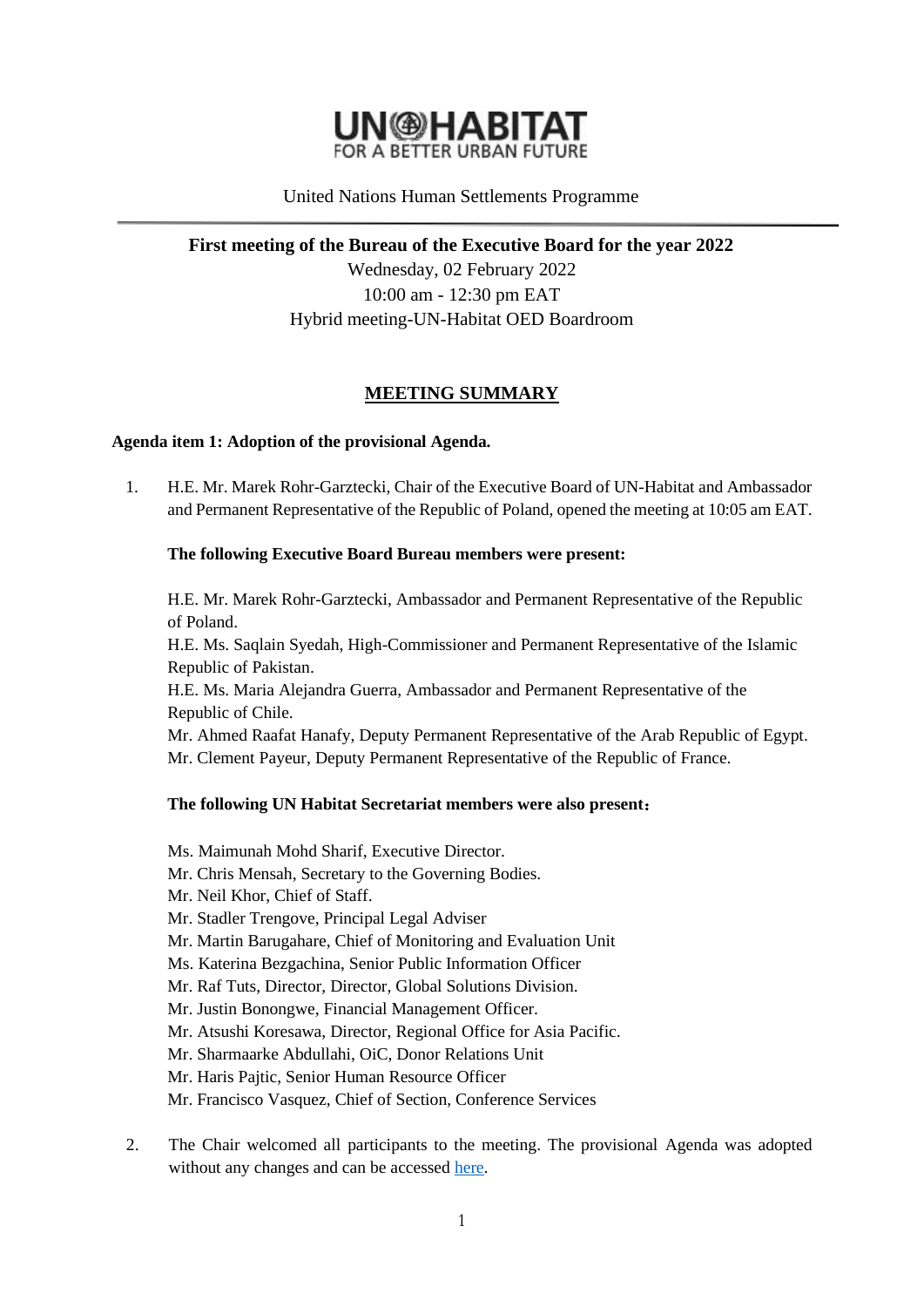3. The Bureau endorsed the summary of discussion and recommendations emanating from its meeting held on 9 December 2021 which can be accessed [here.](https://unhabitat.org/sites/default/files/2021/12/summary_discussions_emanating_from_the_tenth_bureau_meeting.pdf)

### **Agenda item 2: Preparation for the 2022 first session of the Executive Board**

- **a) Guidance on the format and venue of the session in light of the Covid-19 global situation;**
- 4. Upon invitation by the Chair, the Executive Director shared her views on the format and venue of the upcoming 2022 first session of the Executive Board in light of the Covid-19 global situation. The statement by the Executive Director can be accessed [here.](https://unhabitat.org/sites/default/files/2022/02/00._ed_statement_to_the_bureau_2_february_2022_version_27jan2022_.pdf) The presentation was followed by an exchange of views with Bureau members.
- 5. Subsequently, the Bureau after reviewing the proposal by the Executive Director, recommended that the Executive Director continues her preparations for the session with the assumption that the meeting will be held in a hybrid format.
- 6. The Bureau further recommended that with respect to delegates' participation, all the 36 Member Countries of the Executive Board, as well as delegations from State Members of the United Nations and United Nations Specialized Agencies that have Permanent and Observer Missions to UN-Habitat based in Nairobi, may be represented physically by two delegates, namely the 1+1 format in Conference Room 2 at the United Nations Office at Nairobi (UNON) Complex. All other members of delegations of the Nairobi based Missions may participate in the session online, with the understanding that the choice and level of representation is at the discretion of State Members of the United Nations and United Nations Specialized Agencies that have Permanent and Observer Missions to UN-Habitat based in Nairobi.
- 7. The Bureau also recommended that delegations from State Members of the United Nations, any other member of a United Nations Specialized Agency, and intergovernmental organizations and non-governmental organizations in consultative status with the Economic and Social Council or accredited to the UN-Habitat Assembly and not based in Nairobi should follow and contribute to the session on-line.
- 8. In addition, under this sub-item, the Principal Legal Officer, Mr. Stadler Trengove, briefed the Bureau on modalities of participation of representants of disputed territories. He further recalled that considering that all UN Agencies are created by the UN General Assembly, all UN entities such as UN-Habitat are bound by the decisions and resolutions that emanate from the General Assembly. As such, it is the UN Security Council that provides guidance on the position of Non-Self-Governing Territories and other territories.
	- **b) Consideration of the request by the Joint Inspection Unit of the UN system to brief to the Executive Board on the findings of the management and administration review of UN-Habitat.**
- 9. The Executive Director informed the Bureau that the Joint Inspection Unit (JIU) of the United Nations system is currently undertaking a review of management and administration in UN-Habitat and has requested to present the key findings of the review at the upcoming session of the Executive Board. The Executive Director noted that JIU's request was received after the provisional Agenda was approved at the 2021 second session of the Executive Board held from 15 to 16 November 2021 and after the Bureau further reviewed it on 9 December 2021.
- 10. The Executive Director recommended that rather than amending the provisional Agenda, the Bureau should consider amending the proposed organization of work for the upcoming session to include the briefing by the JIU after the consideration of Agenda item 14, namely "progress made in the implementation of the working methods of the Executive Board pursuant to its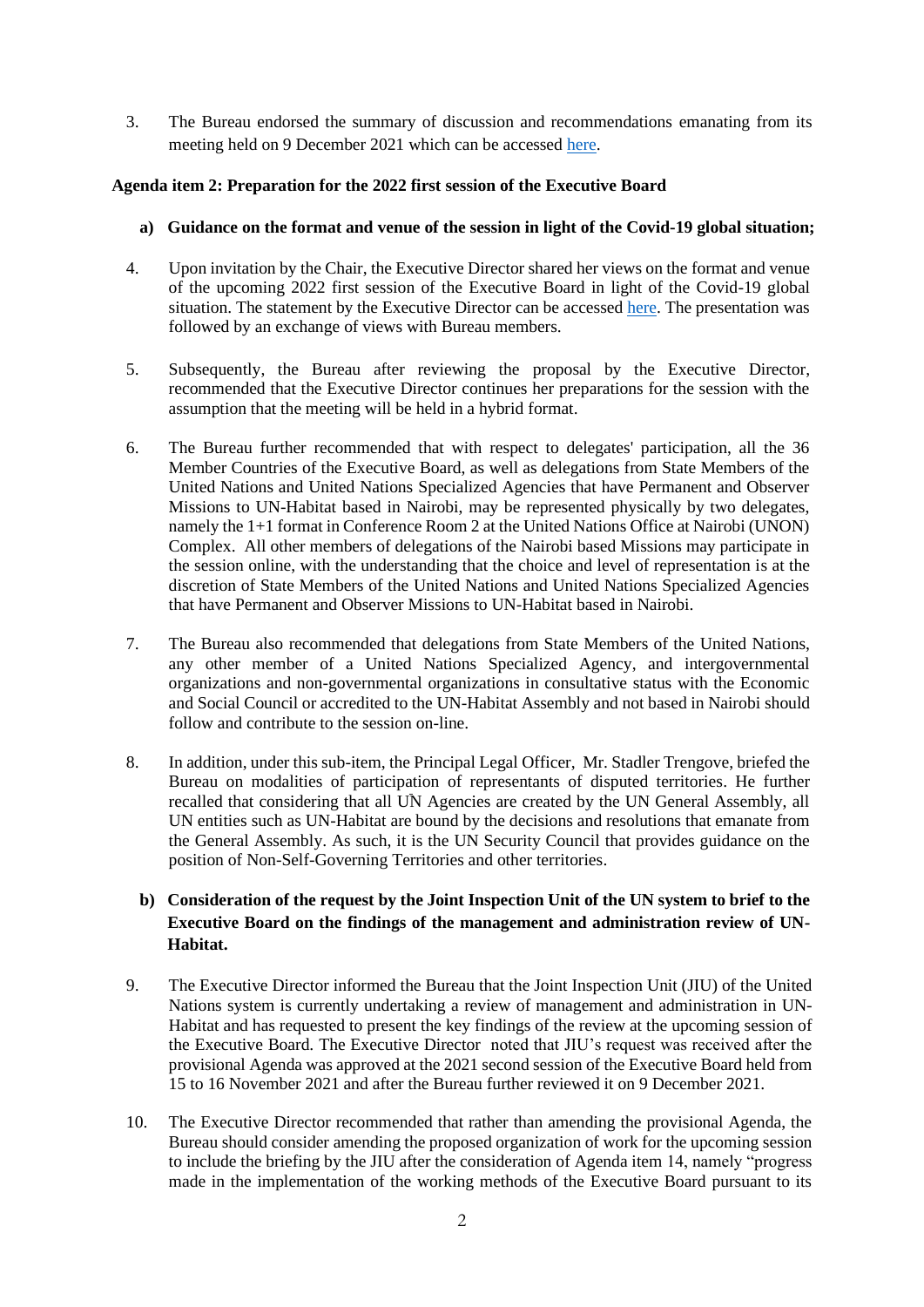decision 2020/6. Including discussions on the schedule of future sessions". This way, the need for a revision of the provisional Agenda and the Notification of the Executive Director, which have already been printed would be avoided because any such revisions would impact the timely issuance of pre-session documents to Member States. The detailed presentation can be accessed [here.](https://unhabitat.org/sites/default/files/2022/02/00._ed_statement_to_the_bureau_2_february_2022_version_27jan2022_.pdf)

- 11. The presentation was followed by exchange of views of Bureau members.
- 12. Subsequently, the Bureau after reviewing the proposal by the Executive Director, recommended that the provisional Agenda for the upcoming session of the Executive Board includes a new Agenda item 15 namely, "key findings of the review of management and administration in UN-Habitat by the JIU".
- 13. In order to avoid a revision of the Agenda and the Notification which may impact timely issuance of pre-session documents to Member States, the Bureau further recommended that this amendment be made from the floor at the first meeting of the session and further that this should be scripted in the Chair's statement.

# **c) Proposed organization of work during the session**

- 14. The Executive Director presented the proposed organization of work for the upcoming 2022 first session of the Executive Board. The detailed presentation can be accessed [here.](https://unhabitat.org/sites/default/files/2022/02/0._ed_presentation_bureau_meeting_2_february_2022_draft_27012022.pdf)
- 15. The presentation was followed by an exchange of views among Bureau members.
- 16. Subsequently, the Bureau recommended an adjusted organization of work to include the new Agenda item 15 on the key findings of the JIU management and administration review of UN-Habitat. The revised organization of work can be accessed [here.](https://unhabitat.org/sites/default/files/2022/02/orga_of_work_as_recommended_by_bureau.pdf)
- 17. One Bureau member recommended that the session should strive to be brief and focused, and that the discussions on the decisions and negotiations should take place during the session itself as much as possible.

#### **d) Informal consultations on possible outcomes of the 2022 first session of the Executive Board**

- 18. The Executive Director presented a proposed allocation of time for informal consultations on possible outcomes of the 2022 first session. The detailed schedule can be accessed [here.](https://unhabitat.org/sites/default/files/2022/02/0._ed_presentation_bureau_meeting_2_february_2022_draft_27012022.pdf)
- 19. Subsequently, the Bureau after reviewing the proposal by the Executive Director, agreed to the proposed schedule. The schedule can be accessed [here.](https://unhabitat.org/sites/default/files/2022/02/0._ed_presentation_bureau_meeting_2_february_2022_draft_27012022.pdf)

#### **e) Nominations towards the election of the 2022/2023 Bureau of the Executive Board**

- 20. The Chair of the Executive Board recalled that with accordance with rule 9 of its rules of procedure, the Executive Board will elect on the last day of the first session of the year 2022, from among its members and taking into consideration the need to ensure equitable geographical representation, a new Bureau comprising a Chair, three Vice-Chairs and a Rapporteur, who shall start holding office at the end of the first session of the year 2022.
- 21. Accordingly, the Secretariat recommended the following composition of the Bureau:

Latin American and Caribbean States: **Chair**  Eastern European States: **Vice-Chair** African States: **Vice-Chair**